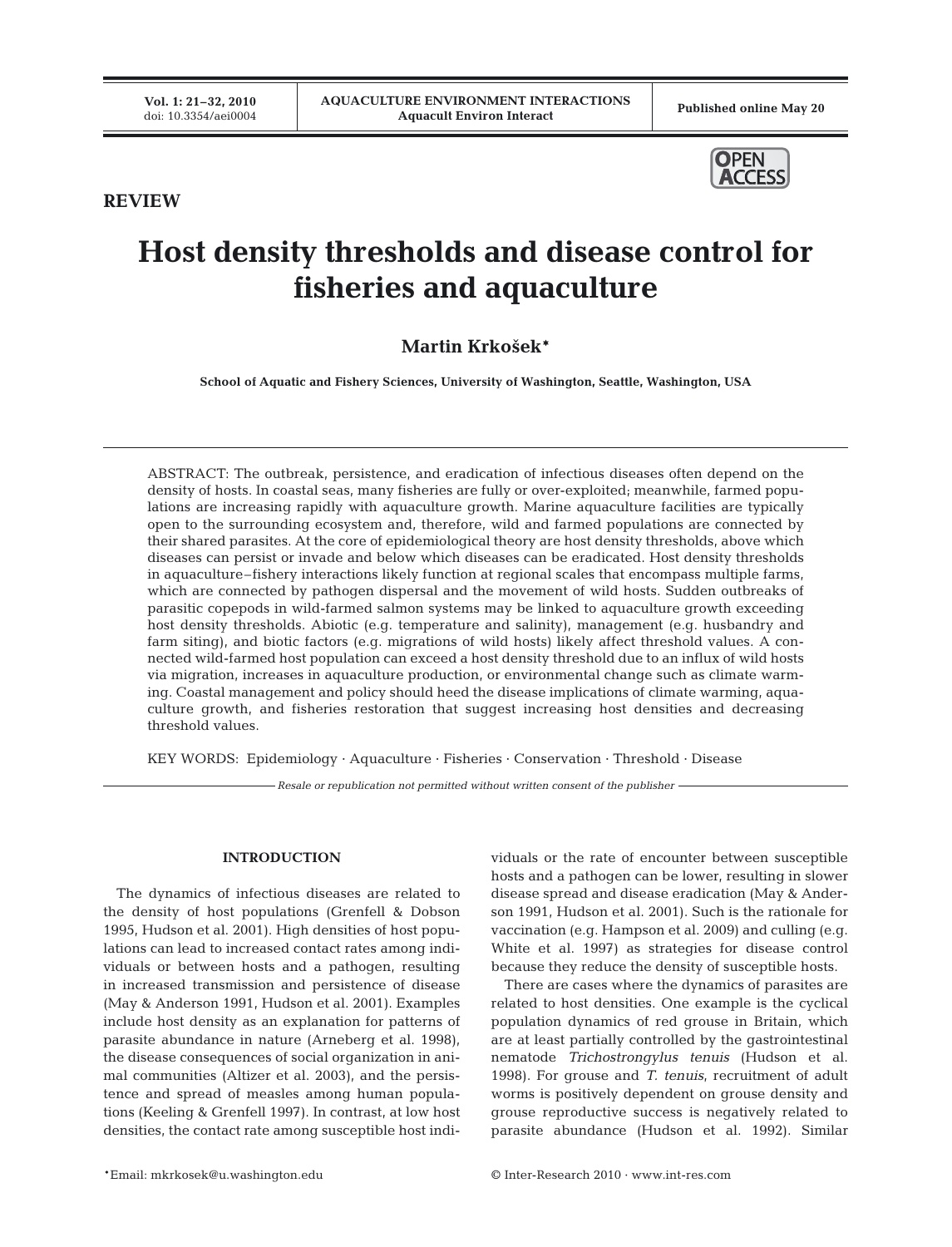effects of parasite infection on host fecundity and of host density on parasite recruitment suggest the gastrointestinal nematode *Ostertagia gruehneri* may regulate a reindeer population in northern Norway (Albon et al. 2002). The population dynamics of measles in the UK is also an example of the effects of host population size, influx of susceptible hosts, and vaccination (Grenfell et al. 2001). Across many taxa, there is a positive relationship between the density of host populations and the average number of parasites per host (Arneberg et al. 1998).

## **HOST POPULATIONS AT SEA**

In marine settings, fisheries reduce the abundance of fish host populations which should reduce parasite abundance (Dobson & May 1987), a process known as fishing out parasites. Indeed, fish communities in tropical reefs show reduced host density, reduced parasite abundance, and reduced parasite species richness in fished compared to protected areas (Lafferty et al. 2008). Trophic cascades, usually associated with depletion of top predators, include increases in the abundance of populations at lower trophic levels (e.g. Myers et al. 2007), with implications for disease outbreaks. In California, fisheries have depleted populations of predatory spiny lobsters, causing an increase in population density of their sea urchin prey, which, in turn, has caused recurrent *Vibrio* epidemics in urchin populations (Lafferty 2004). In the oceans, host density is also increased by the aggregated nature of marine populations, which may increase disease outbreak and spread relative to terrestrial systems (McCallum et al. 2003, 2004).

While fisheries have caused declines in the abundance of marine populations (Jackson et al. 2001, Myers & Worm 2003, Lotze et al. 2006), the growth of industrial aquaculture has caused an enormous increase in the abundance of domesticated marine populations (Goldburg & Naylor 2005, Duarte et al. 2007, FAO 2007). For example, populations of farmed salmon (usually Atlantic salmon, *Salmo salar*) are orders of magnitude larger than sympatric wild salmonid populations in salmon farming regions of Norway, Scotland, Ireland, New Brunswick, and British Columbia (Heuch & Mo 2001, Butler 2002, Krko\$ek 2009). In western North America, populations of the non-indigenous Pacific oyster *Crassostrea gigas* in aquaculture facilities dwarf the remnant and depleted populations of native Olympia oysters *Ostrea lurida*, the only native oyster in the region (McGraw 2009). For crustaceans, production of farmed prawns and shrimp has exploded and is poised to overtake global capture fisheries in the next few years (FAO 2007).

The transition from fisheries to aquaculture in the global production of seafood creates a major change in the abundance and distribution of marine host populations. This is particularly the case in coastal seas, where natural populations are often depleted (Jackson et al. 2001, Lotze et al. 2006) and aquaculture production is concentrated. There, aquaculture facilities typically occur in net pens, cages, rafts, or on ropes, all of which are open to the surrounding marine ecosystem. Wild and domestic marine populations are therefore connected by their shared parasites, which can be freely transmitted between the aquaculture environment and the surrounding ecosystem (Kent 2000, Krko\$ek et al. 2005). Such transmission between wildlife and domestic animal populations is termed spillover and spillback of parasites, and is a primary mechanism in the emergence of infectious diseases (Daszak et al. 2000). In this situation, wild populations are a natural reservoir for a large variety of pathogens which can spill over into aquaculture settings where they can be modified and/or amplified and then spill back into natural populations, with possible adverse affects on domesticated (Johnson et al. 2004, Murray & Peeler 2005) and natural populations (Krko\$ek et al. 2006, 2007a).

Disease control in aquaculture is a major challenge for the aquaculture industry (Johnson et al. 2004, Costello 2009b), and is a conservation concern for marine ecosystems and fisheries (Heuch et al. 2005, Krko\$ek et al. 2007a). However, not all coastal ecosystems that contain similar native populations and aquaculture facilities are affected by the same diseases or by the same dynamics of a disease. Epidemics may be isolated events, such as the 2001–2004 outbreak and subsequent eradication of infectious haematopoetic necrosis (IHN) virus in British Columbia salmon farms (Saksida 2006). Epidemics of native parasites may begin abruptly and then remain a chronic management challenge, such as the emergence of sea lice infestations in the Broughton Archipelago region of British Columbia (Morton & Williams 2003, Morton et al. 2004, Krko\$ek 2009) or the Passamaquoddy Bay region of the Bay of Fundy, New Brunswick (Hogans 1995). Spatially, there can be substantial variation in parasite abundance on wild and farmed fish populations (Tully et al. 1999, Heuch et al. 2003). While many factors such as veterinary practices or abiotic variation likely contribute to the observed variation in parasite outbreaks in aquaculture–fisheries interactions, the effects of host population density have not been carefully considered. The shifts in density and distribution of marine host populations due to fisheries and aquaculture have profound implications for disease dynamics, much as they do for humans and wildlife (May & Anderson 1991, Hudson et al. 2001).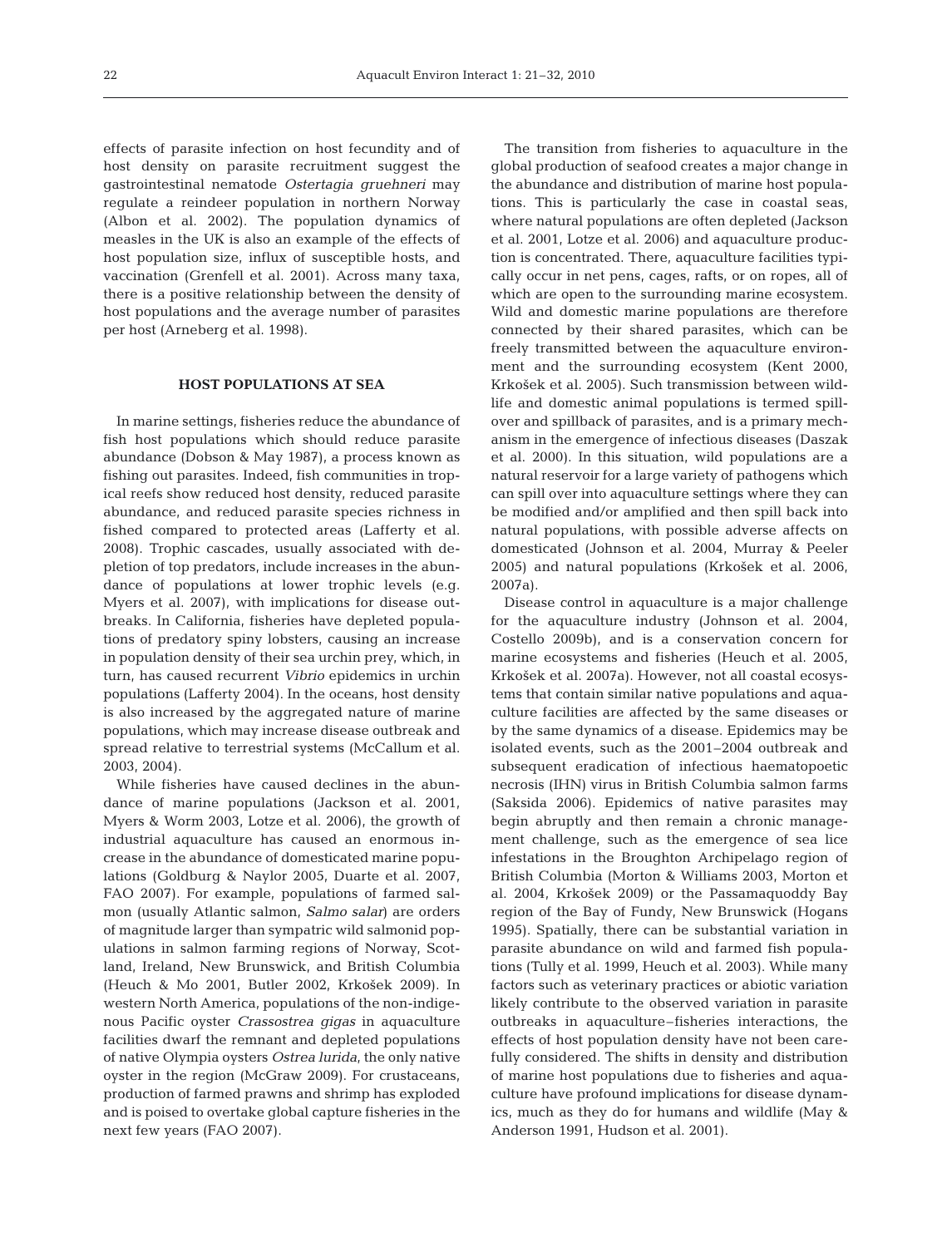#### **HOST POPULATION THRESHOLDS**

The density of host populations can affect transmission rates of a pathogen primarily because as host density increases so too does the rate at which susceptible hosts encounter an infectious individual or a parasite larva (May & Anderson 1991, Grenfell & Dobson 1995). This is because a pathogen, either in an infected individual or free-living in the environment, has a greater chance of encountering a new host individual if there are a greater number of hosts in the immediate environment. Such density-dependent transmission is common in host–parasite dynamics (May & Anderson 1991, Hudson et al. 2001), although there are exceptions (McCallum et al. 2001, Wonham et al. 2006, Smith et al. 2009). Density-independent transmission in terrestrial environments typically involves vector or sexually transmitted diseases; these are rarer in aquatic environments. However, it is important to keep in mind that the mechanism for density-dependent transmission is different than changes in host susceptibility due to decreased immuno-competence that may be associated with high host density due to, for example, increased stress or food shortages. Because the transmission rate of a pathogen can depend on host density, the density of hosts can have important consequences for the outbreak, persistence, or eradication of a disease (May & Anderson 1991, Grenfell & Dobson 1995).

The most common measure of disease persistence or eradication, and indeed, the most fundamental quantity in epidemiology, is known as  $R_0$ , the net reproductive value (May & Anderson 1991, Reno 1998, Hudson et al. 2001, Heesterbeek 2002). The value of  $R_0$  is: (1) the number of secondary infections generated by a single infected individual in a susceptible host population for microparasites such as viruses, bacteria, and protists; or (2) the number of adult parasites generated in the lifetime of a single parasite for macroparasites such as arthropods or helminthes (Hudson et al. 2001). In both cases, if  $R_0$  > 1, then the parasite population can invade the host population, leading to disease outbreak and persistence. In contrast, if  $R_0 < 1$ , then infections do not on average replace themselves and the parasite population will eventually die out, leading to disease eradication. To see how  $R_0$  depends on the density of the host population, we first need a quantitative description of the population dynamics of the host–parasite system. Such models depend on whether the pathogen is a microparasite or a macroparasite, which differ fundamentally in the life cycle of the pathogen and how the distribution of the pathogen among hosts is characterized (May & Anderson 1991, Grenfell & Dobson 1995).

#### **Host density thresholds for microparasites**

Microprasites are primarily viruses, bacteria, and protists, which typically replicate within an individual host, spread by host-to-host contact, and do not have an obligate free-living stage in the life cycle (May & Anderson 1991), although aquatic microparasites may also be transported by water movement (Gustafson et al. 2007, Viljugrein et al. 2009). The dynamics of a microparasitic disease can be modeled by dividing the host population into classes according to their infection status, such as susceptible, infected, or recovered (SIR) (May & Anderson 1991, Grenfell & Dobson 1995). Variations of this SIR model framework have been used to characterize disease dynamics and evaluate health policy. Examples include measles (Grenfell et al. 2001) and smallpox (Ferguson et al. 2003) in human populations, *Renibacterium salmoninarum* in wild Chinook salmon *Oncorhynchus tshawytscha* populations (Fenichel et al. 2009), and, generally, aquatic animal populations, including aquaculture–fishery interactions (Murray 2009). To determine the host density threshold, separating disease outbreak and disease eradication conditions for microparasites, we need a quantitative description for the dynamics of the parasite in the host population — typically an SIR model.

Following the structure of a classic microparasite model (Anderson & May 1979), the basic form of an SIR model with density-dependent transmission is:

$$
\frac{dS}{dt} = bN + vR - dS - \beta SI
$$
  

$$
\frac{dI}{dt} = \beta SI - (d + \alpha + \gamma)I
$$
  

$$
\frac{dR}{dt} = \gamma I - (d + v)R
$$
 (1)

where the host population size is *N*, which is divided into susceptible *S*, infected *I*, and recovered *R* classes  $(N = S + I + R)$ . The host population has birth rate *b* and death rate *d* that are independent of infection status. Susceptible individuals become infected by their interaction with infected individuals, the rate of which is tuned by the transmission coefficient β. Once infected, hosts can die due to disease at rate α or recover at rate γ. Once recovered, hosts no longer die of the disease but they also lose immunity over time and therefore transition back into the susceptible class at rate ν.

To calculate the net reproductive value for a host– microparasite system governed by Eq. (1), we first can make some simplifying approximations according to the conditions under which  $R_0$  is calculated. First of all, because  $R_0$  is equal to the number of secondary infections generated by a single infected individual in a completely susceptible population, we let  $S = N$ ,  $I = 1$ , and  $R = 0$ . Further, because the duration of a single infection is usually short compared to the time scale of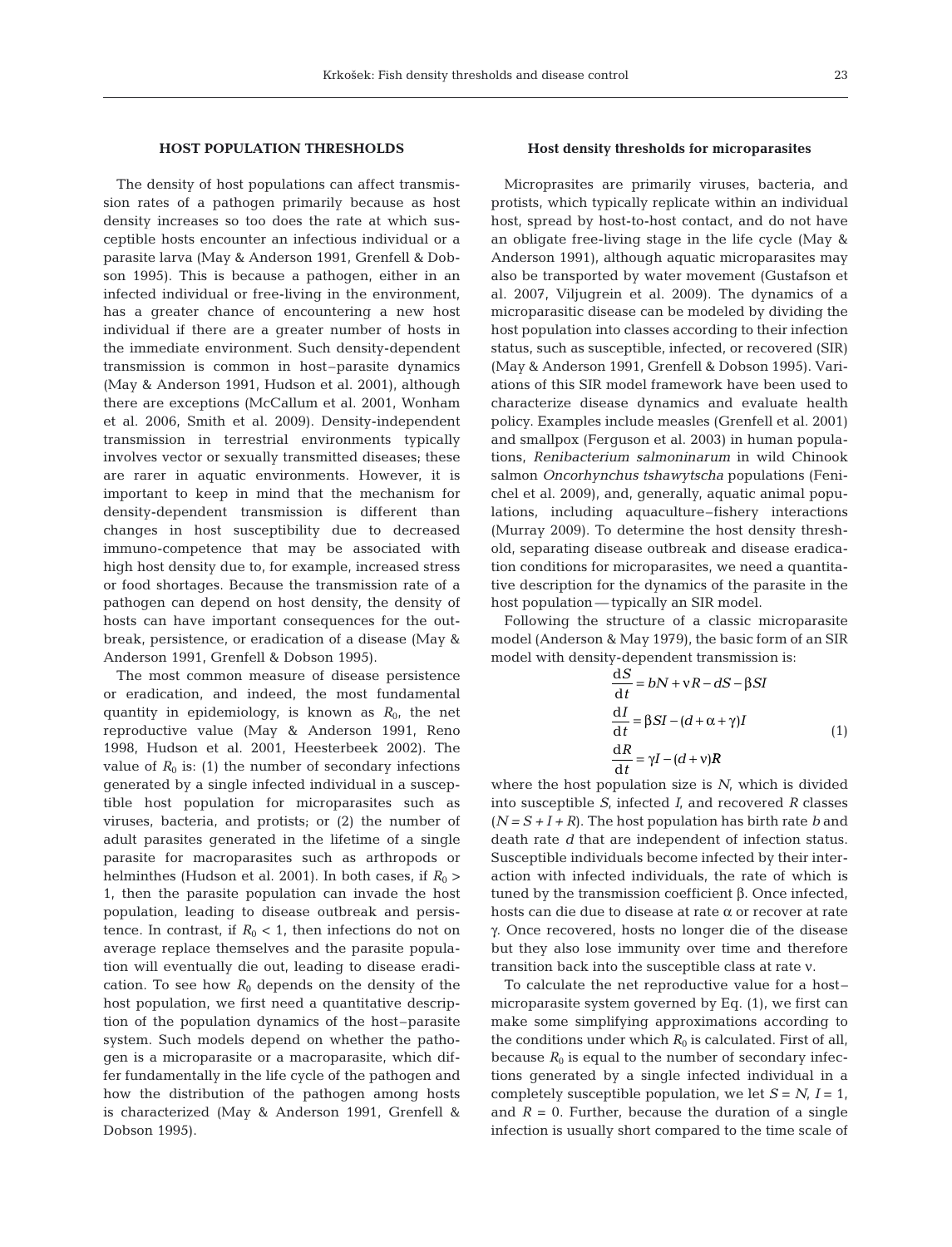a host lifespan, we assume that natural birth and death rates of the host population have a negligible effect on host population size during the course of a single infection and therefore set  $b = d = 0$ ; this simplification, for example, was used by Murray et al. (2001) to model short-lived epidemics of Australian pilchard herpesvirus. This means that the net reproductive value,  $R_{0}$ , can be calculated from the simplified model:

$$
\frac{dS}{dt} = -\beta SI
$$
  
\n
$$
\frac{dI}{dt} = \beta SI - (\alpha + \gamma)I
$$
\n(2)

known as a simple S-I model, even though the overall disease dynamics are determined by Eq. (1). With these approximations, and recalling that  $S = N$  and  $I =$ 1, the net reproductive value for the disease is modelled by Eq. (2) as:

$$
R_0 = \beta N \frac{1}{\alpha + \gamma} \tag{3}
$$

Interpreting Eq. (3) is straightforward. The term  $1/(\alpha + \gamma)$  is the average duration of the infectious period of an individual host, whereas the term β*N* is the rate at which hosts become infected. Thus, multiplication of these 2 terms equals the number of infected individuals generated by a single infected individual in the host population. Note that the net reproductive value depends on the size of the host population, which can be interpreted as host density if we consider a particular reference area such as an aquaculture net pen, an embayment with wild and farmed shellfish, or a fjord with wild and farmed salmon. The host density threshold separating disease outbreak and disease eradication conditions is found by setting  $R_0 = 1$  and solving for *N*, giving:

$$
N_c = \frac{\alpha + \gamma}{\beta} \tag{4}
$$

According to this framework, a microparasite will invade a host population with density exceeding the critical population size  $N_c$  and will be eradicated from a host population with host density below  $N_c$ . While this SIR modeling framework may be simplistic, it is useful to capture the basic principles of microparasite disease transmission and to characterize the general dynamics, such as host density thresholds. Further, it forms a basis from which more detailed models can be constructed and applied to specific systems.

#### **Host density thresholds for macroparasites**

Macroparasites are primarily helminthes and arthropods, such as intestinal worms and ectoparasitic copepods (Hudson et al. 2001, Costello 2006). The key difference separating macroparasites from microparasites, aside from body size, is that the life cycle of a macroparasite has an obligate free-living larval stage (Anderson & May 1978). That is, in order to complete its life cycle, an individual parasite must leave the host in which it was born, survive a developmental progression in the outside environment and ultimately encounter another host individual, invade that individual, and reproduce. Furthermore, reproduction in macroparasites is often sexual, meaning that macroparasites have the added challenge of locating a mate inside or on the host individual in order to complete the life cycle, whereas reproduction in microparasites is primarily asexual. Well-known examples of macroparasite life cycles are intestinal nematodes whose eggs are distributed in the outside environment in the host feces and must be encountered and consumed by another host individual before development and reproduction can be completed. Another familiar example for aquatic animals is parasitic copepods, sea lice (*Lepeophtheirus* spp. and *Caligus* spp.), which reproduce sexually on the surface tissues of host fish, have freeswimming nauplii that hatch from egg strings on parasitic females, and which develop through non-feeding larval stages before they must attach to a new host fish or die (Kabata 1988, Costello 2006).

These differences require a different modeling framework for macroparasites that tracks the dynamics of free-living stages as well as the number of parasites per host in the host population (May & Anderson 1991, Grenfell & Dobson 1995). Following the structure of the classic host–macroparasite model formulation (May & Anderson 1979), we write:

$$
\frac{dN}{dt} = (b - d)N - \alpha P
$$
  
\n
$$
\frac{dP}{dt} = \beta LN - (d - \mu_P - \alpha)P - \frac{\alpha(k + 1)P^2}{kN}
$$
(5)  
\n
$$
\frac{dL}{dt} = \lambda P - \mu_L L - \beta LN
$$

where *N* is the size of the host population, *P* is the total parasite population size (not the average number of parasites per host), and *L* is the free-living larval population size. The host population has birth rate *b* and death rate *d*. Larvae, which have natural death rate μ<sub>L</sub> encounter and infect a host at a rate determined by the transmission coefficient β after which they are in the parasitic stage which dies at rate  $\mu_{\rm P}$ . Parasites also die when their host dies and impose a per-parasite host mortality rate  $\alpha$ . The average number of free-living larvae produced per parasite is λ. The quantity *k* comes from the negative binomial distribution, which accounts for the aggregated nature of parasites on the host population (Shaw & Dobson 1995, Shaw et al. 1998).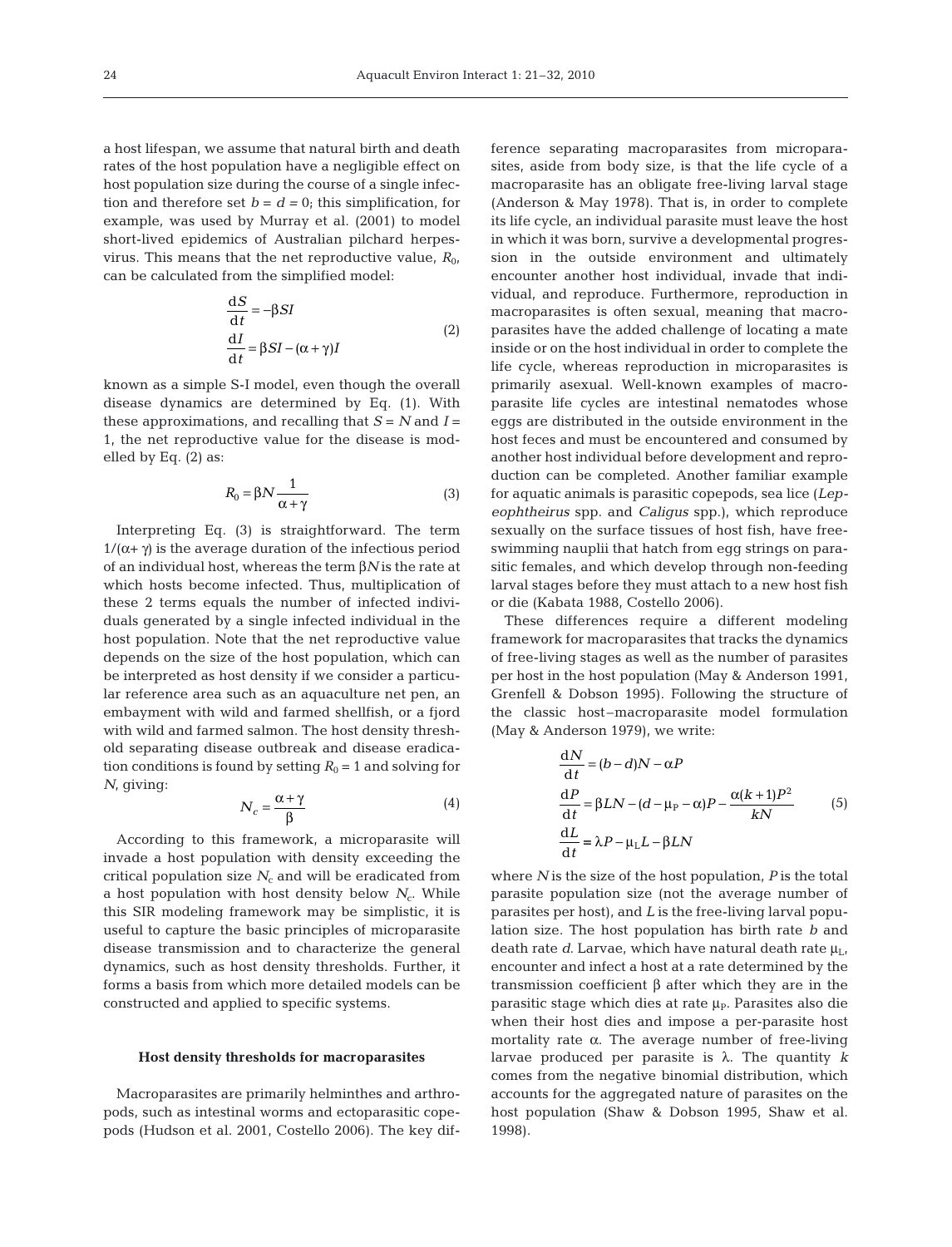If we model the average number of parasites per host  $\overline{P}$  as opposed to the total parasite population size, the model (Eq. 5) becomes:

$$
\frac{dN}{dt} = (b - d)N - \alpha \overline{P}N
$$
  
\n
$$
\frac{d\overline{P}}{dt} = \beta LN - (b + \mu_P + \alpha)\overline{P} - \frac{\alpha}{k}\overline{P}^2
$$
 (6)  
\n
$$
\frac{dL}{dt} = \lambda N\overline{P} - \mu_L L - \beta LN
$$

From here, a more intuitive model can be obtained if we assume parasites are Poisson distributed over the host population for which we let  $k \rightarrow \infty$  and gives  $\frac{d\mathbf{x}}{dt} = \beta L N - (b + \mu_P + \alpha)P$  for the parasite population dynamics. However, parasites tend to be aggregated rather than randomly distributed, necessitating the common practice of using the negative binomial formulation similar to Eq. (5) (Grenfell & Dobson 1995). d *P t*

Nevertheless, for all of these macroparasite models, the calculation of  $R_0$  is the same because the average number of parasites produced during the lifetime of an individual parasite in an uninfected population is the same. Similar to microparasites, we assume the lifespan of parasites is short compared to hosts, and therefore host birth and death would have negligible effects on host population size and parasite population size over a time span of an individual parasite. The net reproductive value for a macroparasite governed by Eq. (6) is given by:

$$
R_0 = \left(\frac{\lambda}{\mu_P + \alpha}\right) \left(\frac{\beta N}{\mu_L + \beta N}\right) \tag{7}
$$

The first term in Eq. (7) is the total number of larvae produced by a parasite — the rate of larvae production λ multiplied by the lifespan of a reproductive stage parasite  $1/(\mu_P + \alpha)$ . The second term in the equation is the probability a larva will infect a host. Note that Eq. (7) is an increasing function of host population size. The critical host population size (*N*c) separating parasite population persistence and eradication is given by setting  $R_0 = 1$  and solving for *N* to give:

$$
N_{\rm c} = \frac{\beta}{\mu_{\rm L}} \left( \frac{\mu_{\rm P} + \alpha}{\lambda - \mu_{\rm P} - \alpha} \right) \tag{8}
$$

A macroparasite will invade a host population or persist if it is already present if host density exceeds  $N_c$ and will be eradicated from a host population with host density below  $N_c$ . Similar to the caveats for SIR models, this host–parasite modeling approach may be simplistic, but it is useful to characterize the dynamics of the system, such as host density thresholds, and forms a basis from which more detailed models can be developed for specific systems.

# **EMPIRICAL EVIDENCE FOR THRESHOLDS**

While theory predicts that host density thresholds may be an important part of host–parasite dynamics, clear empirical examples are rare (Lloyd-Smith et al. 2005). Only in well-understood and data-rich systems such as measles in human populations is there compelling empirical evidence (Keeling & Grenfell 1997, Bjørnstad et al. 2002, Grenfell et al. 2002). There is a general positive relationship between host density and parasite abundance among species (Arneberg et al. 1998), but examples of abrupt outbreaks associated with host density thresholds for specific host–parasite systems is a separate matter. The rarity of clear empirical examples is not evidence that host density thresholds do not exist; rather, statistical difficulties arise with confounding factors or inadequate data (Lloyd-Smith et al. 2005). Indeed, the theory of host density thresholds forms the basis of controlling and eradicating disease in wildlife and domesticated animals (Grenfell & Dobson 1995, Hudson et al. 2001). For example, fertility control may be a form of culling that could eradicate bovine tuberculosis from badger *Meles meles* populations in the UK (White et al. 1997).

For aquaculture–fisheries interactions, there are at least 2 putative empirical examples of sudden outbreaks of salmon lice *Lepeophtheirus salmonis* from endemic to epidemic levels that might be linked to host density thresholds. The first example occurred in the Passamaquoddy Bay region in the Bay of Fundy, New Brunswick, in 1993–1994 (Hogans 1995). There, average sea lice abundances on farmed salmon remained at <20% prevalence with intensities of <5 lice per fish during 1988 to 1993. During the winter of 1993–1994, sea lice levels suddenly increased to reach prevalences approaching 100% and intensities of 25 lice per fish. The outbreak was associated with increased morbidity and mortality of farmed salmon, reduced market value of surviving fish, and a need for veterinary interventions to combat sea lice populations. Sea lice control remains an important management consideration in the Bay of Fundy, where attention is focused on the reliance of management on the parasiticide, ememectin benzoate, and the risk of sea lice evolving resistance to the chemical (Westcott et al. 2004).

The second putative example of sea lice outbreaks from endemic to epidemic conditions occurred in the Broughton Archipelago region of British Columbia, where reports of sea lice epidemics on wild juvenile salmon began in 2001 (Morton & Williams 2003). Data from non-farming areas indicate endemic levels of lice are ~5%, which jumped to epidemic levels of over 75% in 2001 and 2002 (Morton & Williams 2003, Morton et al. 2004), spurring management changes of farms, such as fallowing and chemical treatment, to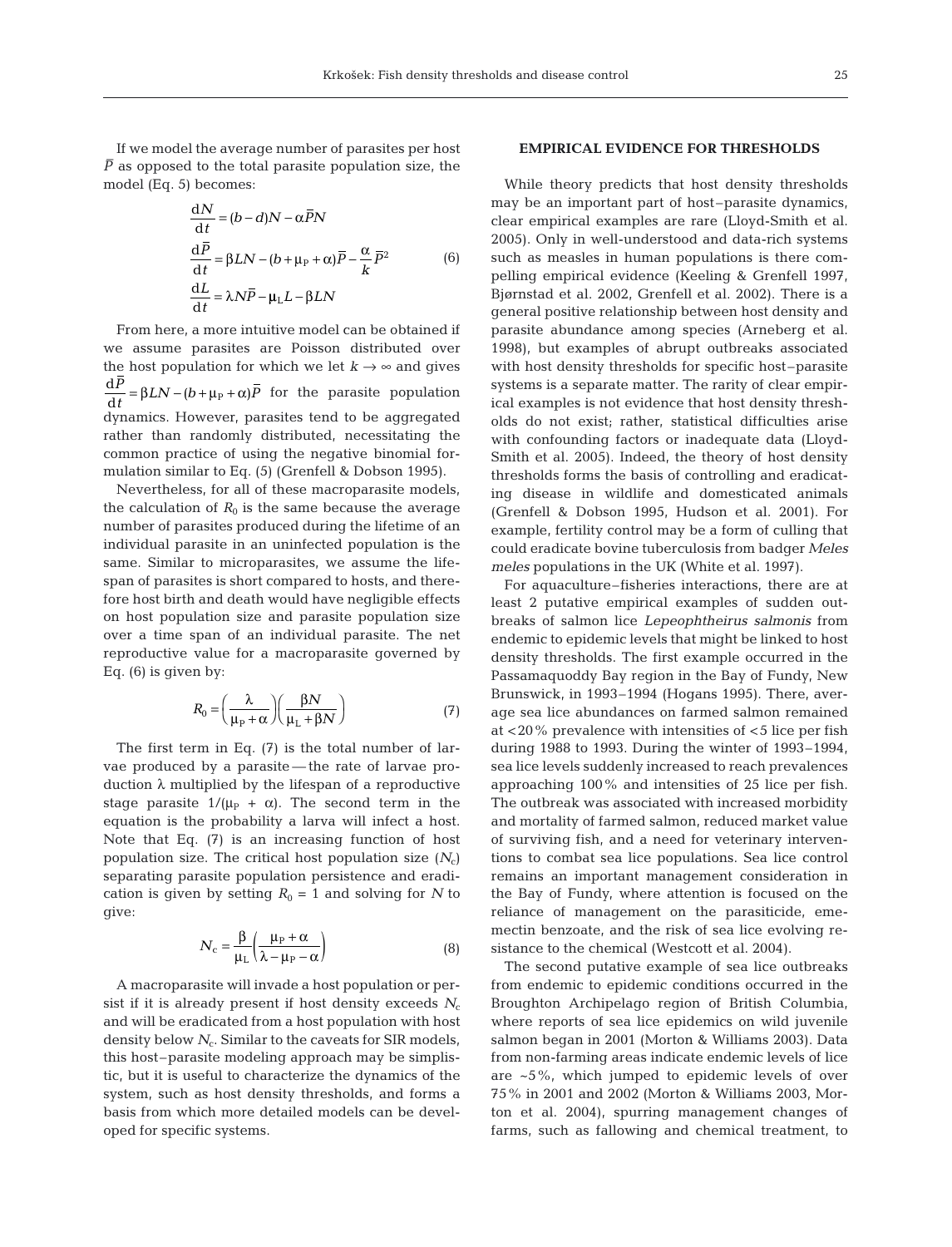reduce lice (Morton et al. 2005, Krko\$ek 2009). Epidemics continued through 2005, and were associated with high mortality (Morton & Routledge 2005, Krko\$ek et al. 2006) and decline of local wild pink salmon populations (Krko\$ek et al. 2007a). There are recent changes in management, focused on the collective management of farms to either fallow or treat with emamectin benzoate during the juvenile salmon outmigration period. There are no data from wild fish preceding 2001 nor are there corresponding data available from aquaculture companies with which to evaluate the suddenness of the epidemics. However, because the outbreaks on wild juvenile salmon are highly conspicuous and the region is populated with fishermen, biologists, and First Nations peoples, it is unlikely that epidemics would have occurred prior to 2001 without notice.

For sea lice and salmon in Passamaquoddy Bay and the Broughton Archipelago, the epidemics appear to be marked by a sudden — rather than gradual — transition from endemic low levels of the parasite to epidemic levels where continuous surveillance and management of sea lice populations on farmed salmon is required. One characteristic that is common to both cases is that the outbreaks occurred amidst periods when aquaculture production was growing with slow incremental steps (Ford & Myers 2008). That is, the sudden increase in lice was not associated with a sudden increase in farmed salmon production but rather small incremental changes. These patterns are consistent with those predicted by theory, in which a small increase in host density that crosses the critical host density threshold, N<sub>c</sub>, triggers a sudden outbreak of disease. It is further possible that changes in environmental conditions, such as temperature, may have decreased  $N_c$ , thereby accelerating the transition from endemic to epidemic dynamics. These patterns are suggestive of host density thresholds in sea lice and salmon population dynamics, but further data and detailed analysis are needed to detect and estimate  $N_c$ .

Other examples of host density thresholds in application are vaccination programs. Because vaccination reduces the density of susceptible hosts, the effective host population size for a pathogen is reduced, which can lead to eradication if the density of susceptible hosts remains below the host density threshold sufficiently long for the disease to fade out. Specifically, the fraction of the population that must be vaccinated, or for which the vaccine is effective, to eradicate a pathogen is  $v = 1 - 1/R_0$  (Hudson et al. 2001). This concept is known as herd immunity (Anderson & May 1985), where a pathogen can be eliminated from a population because a sufficient proportion, but not all, of the host population has acquired immunity (through natural processes or vaccination) such that  $N < N_c$  and  $R_0$  < 1. Vaccination can also be effective in controlling density-independent transmission by reducing the proportion of infectious contacts with susceptible hosts. These considerations underlie the design and motivation for vaccination strategies for many diseases such as rabies in African domestic dogs (Hampson et al. 2009), the endangered Ethiopian wolf (Haydon et al. 2006), or the red fox in Europe (Suppo et al. 2000), or bovine tuberculosis from possum populations in New Zealand (Tompkins et al. 2009).

Vaccination has contributed to disease control in aquaculture (Sommerset et al. 2005). For example, despite a large increase in salmon farming production, furunculosis epidemics in Europe that persisted for a decade have been eradicated by vaccination (Johnsen & Jensen 1994, Lillehaug et al. 2003, Sommerset et al. 2005). Similarly, the development of a vaccine against *Vibrio* spp. in Norwegian salmon farms has curtailed outbreaks of vibriosis that required heavy antibiotic use and challenged the productivity of the industry (Lillehaug et al. 2003, Sommerset et al. 2005). However, vaccines can be imperfect: sub-clinical infections may persist — such as furnculosis in Atlantic salmon (Skugor et al. 2009) — or some fraction of the host population may become diseased. Imperfect vaccination has implications for virulence evolution (Gandon et al. 2001) and indicates host density thresholds may still affect disease outbreaks, with threshold values that are higher than those in the absence of vaccination (Hudson et al. 2001). In aquaculture, most vaccines that exist are for viral and bacterial diseases (Sommerset et al. 2005). Vaccines for parasitic disease, particularly sea lice, are an important research area but have not yet been successfully developed and implemented (Raynard et al. 2002, Boxaspen 2006, Alvarez-Pellitero 2008)

## **SPATIAL SCALE OF THRESHOLDS AT SEA**

Domesticated marine populations exist at nested spatial scales, ranging from a net pen, raft, cage, or rope, to a farm or a collection of farms in an embayment or region. Furthermore, there may be mobile wild host populations in the surrounding environment that vary in abundance through time and space, and which can connect distant aquaculture facilities (Uglem et al. 2009). The spatial scale which defines the relevant host population upon which host density thresholds might act is likely determined by the disease connectivity within and among these host subpopulation units. This, in turn, depends on physical characteristics influencing the dispersion and survival of free-living infectious agents — wind, currents, salinity, and temperature, for example, for sea lice (Murray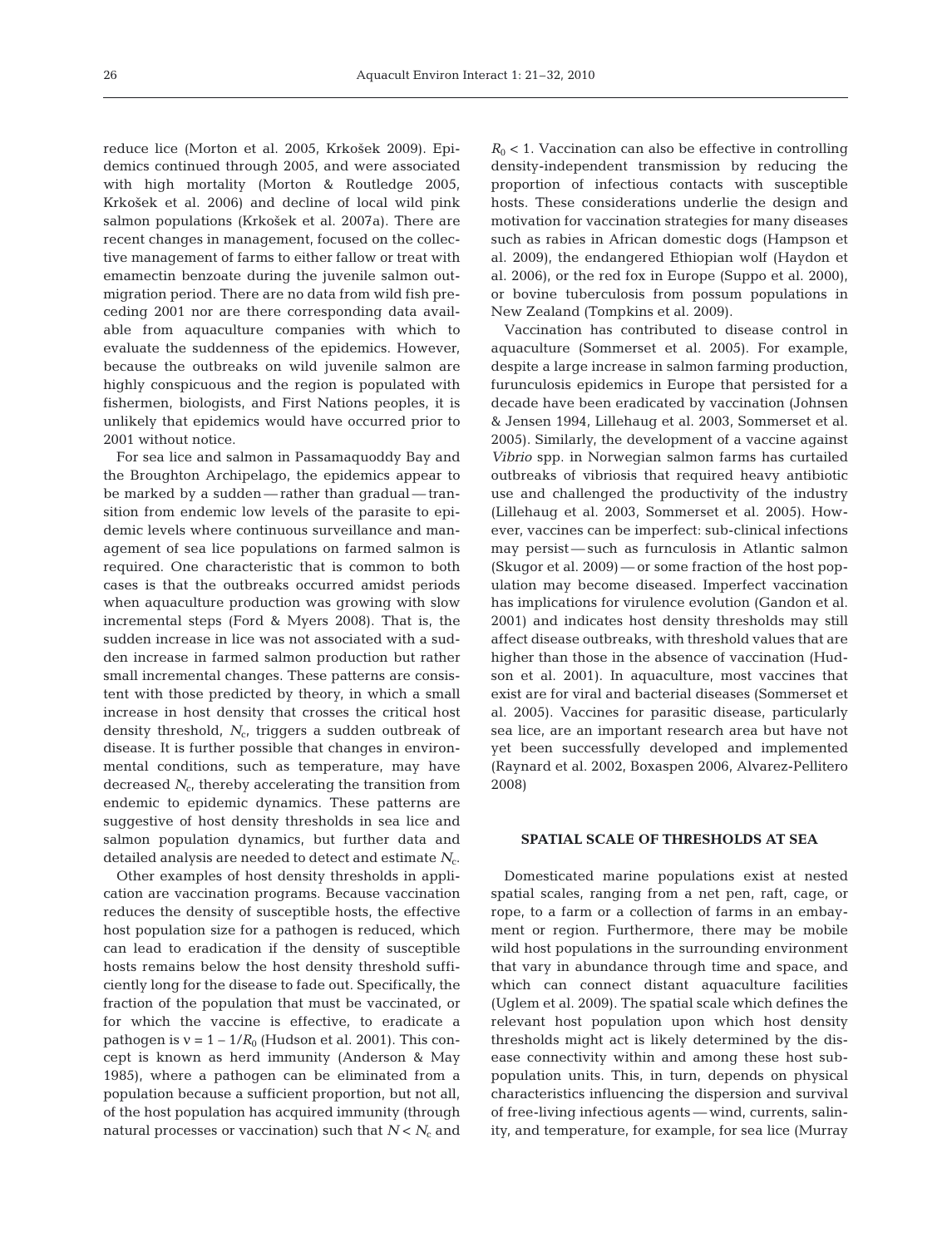& Gillibrand 2006, Amundrud & Murray 2009, Foreman et al. 2009). For these reasons, it may be difficult to generalize the spatial scale at which host density thresholds act. Rather, it is likely that this will vary on a case-by-case basis, based on physical features, biological vectors, and the species of hosts and pathogens.

However, it is likely that, in general, the spatial scale of host density thresholds is larger in the oceans than it is on land. In the marine environment, pathogens are likely more long-lived and more widely dispersed then they are on land (McCallum et al. 2004). Physical oceanographic processes can transport infectious agents over long distances and a marine environment may provide pathogens more stable physical conditions of temperature and moisture (McCallum et al. 2004). Furthermore, wild marine host populations tend to consist of host aggregates (such as a shoal of fish) which are highly mobile or migratory, contributing to the spatial spread of infection (McCallum et al. 2003). These characteristics of the marine environment likely underlie the observation that diseases spread at rates an order of magnitude faster in the oceans than they do on land (McCallum et al. 2003). These characteristics, in addition to connectivity of farms by wild fish movement (Uglem et al. 2009), suggest that the spatial scale for host density thresholds in the oceans is likely larger than an individual farm and likely occur at regional scales such as large embayments, fjords, or archipelagos.

For sea lice, dispersive free-living stages (nauplii and copepedites) can persist for several days up to a few weeks, depending on temperature (Boxaspen 2006). During that time, sea lice larvae can be widely dispersed, depending on oceanographic conditions (Murray & Gillibrand 2006, Amundrud & Murray 2009, Foreman et al. 2009). Important factors influencing dispersal include the physical forcing of wind and river discharge on currents, as well as vertical diel migrations of sea lice, which can expose the parasite to currents that reverse in direction as depth increases (Gillibrand & Willis 2007, Foreman et al. 2009). Models from fjordic habitats in Europe and Canada indicate sea lice can be dispersed on the order of 10 to 100 km from their source location before becoming infectious (Murray & Gillibrand 2006, Amundrud & Murray 2009, Foreman et al. 2009). Those predictions are supported by empirical studies of the planktonic stages as well as the young parasitic stages on wild hosts in the surrounding environment (Krko\$ek et al. 2005, Costello 2006). The high dispersion of sea lice larvae indicates that parasite populations on domesticated fish can have high connectivity among farms. They also suggest that only a small proportion of sea lice hatched at a particular farm may remain at that location to reinfect the same stock. This partially underlies the development of management where farms are collectively managed at regional scales, so-called coordinated area management plans, where stocking, harvesting, and chemical treatment are coordinated to minimize transmission among farms and between wild and farmed fish.

Although microparasites tend to be more short-lived, they can also be transported considerable distances by seawater movement, for example, spread between salmon farms of infectious salmon anemia (Gustafson et al. 2007) and pancreas disease (Viljugrein et al. 2009) outbreaks follow the directions of currents predicted using hydrodynamic modeling. Infection pressure, however, likely declines rapidly with distance from source population. In addition, microparasites may spread among farms over broad spatial scales due to the movement of wild fish populations (Uglem et al. 2009). For example, herpes epidemics of Australian pilchard stocks in 1995 and 1998–1999 spread at rates of 30 km  $d^{-1}$  or 10 000 km  $yr^{-1}$  (Jones et al. 1997, Gaughan et al. 2000, McCallum et al. 2003). Outbreaks of viral diseases in farmed fish can similarly occur at large spatial scales. For example, the IHN epidemic in salmon farms along the British Columbia coast in 2001–2003 occurred over a region of hundreds of kilometers (Saksida 2006). The outbreak of infectious salmon anemia in Chilean salmon farms has occurred at yet larger scales and has decimated industry production by 75% (Asche et al. 2009, Mardones et al. 2009). Both dispersal among farms and industry practices such as fish transport likely led to the spread of these outbreaks (Saksida 2006, Mardones et al. 2009).

# **PREDICTABILITY AND VARIATION OF THRESHOLDS**

Host density thresholds in disease dynamics may be difficult to detect and predict (Lloyd-Smith et al. 2005). Detection is limited by the lack of baseline data before diseases emerge, because confounding factors make inference difficult or because disease dynamics are complicated by alternate host species. Because many parameters in parasite life cycles are influenced by environmental factors, environmental variation can cause  $R_0$  and  $N_c$  to vary. This creates the intriguing possibility that a host population can cross a host density threshold when host density has not changed or is even in decline if  $R_0$  increases substantially due to environmental effects on life cycle parameters. Demographic rates of parasite life cycles are often dependent on temperature, moisture, or salinity, creating the possibility that environmental variation can have a large influence on disease outbreaks (Pascual et al. 2000, Koelle et al. 2005). Disease dynamics in oysters,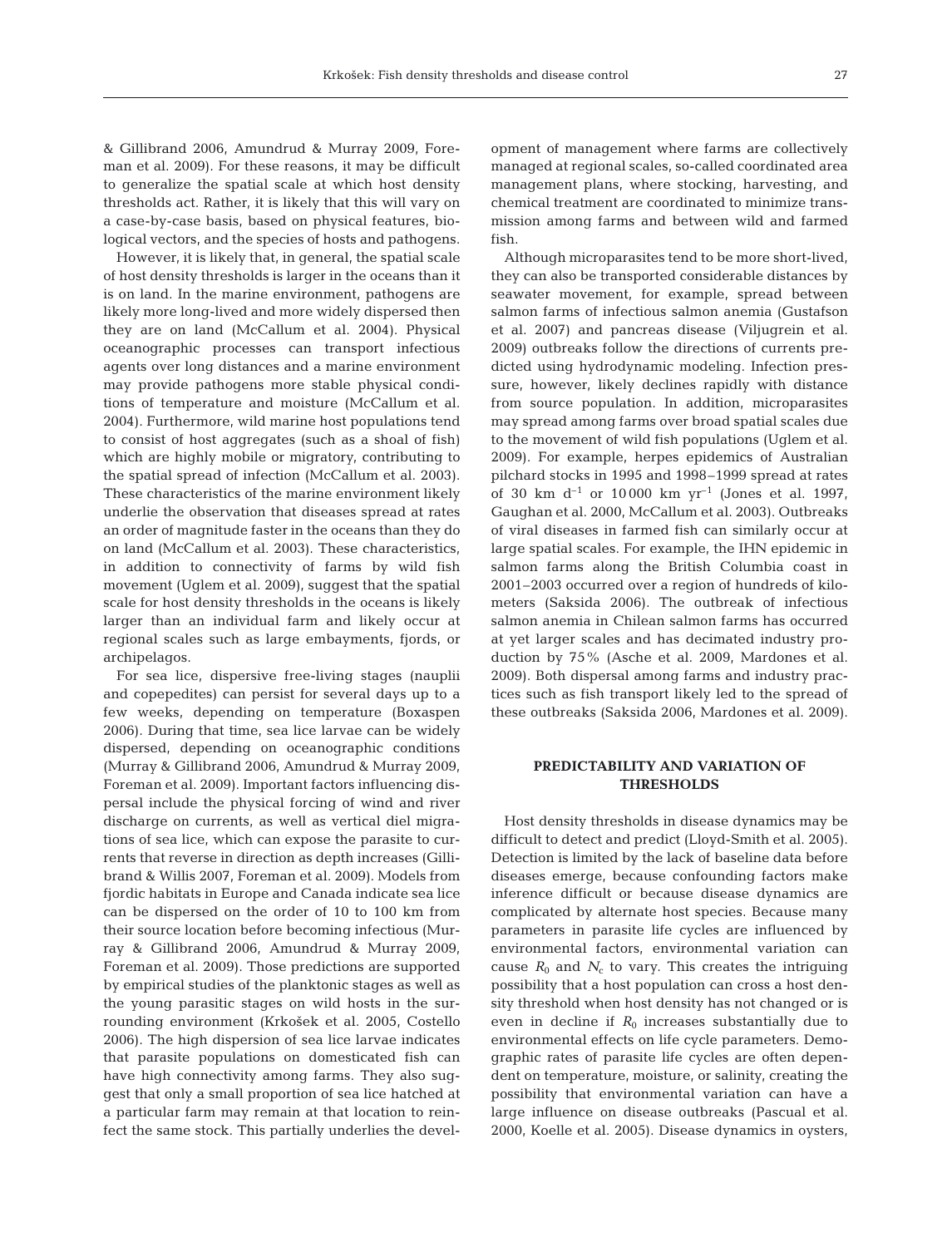for example, are particularly sensitive to temperature and salinity (Burreson & Calvo 1996, Soniat et al. 2009). Global climate change may thus have profound implications for disease dynamics due to influences on pathogen demographic rates (Harvell et al. 1999, Harvell et al. 2002). However, other diseases that are associated with cold water, such as winter ulcer disease and cold-water vibriosis in farmed salmon, may be reduced (Nordmo & Ramstad 1999, Colquhoun & Sorum 2001, Tunsjø et al. 2007).

Climate warming may have important implications for host–parasite dynamics in aquaculture–fisheries interactions, such as sea lice (Costello 2006), because developmental and fecundity rates are highly dependent on temperature (Stien et al. 2005, Boxaspen 2006). The net effect is a decrease in life cycle duration, an increase in  $R_0$ , and a decrease in  $N_c$ . Shorter-term, seasonal variation in abiotic factors may have a comparatively large influence on host density thresholds. Natural seasonal variation in temperature and salinity in coastal marine ecosystems can span a huge range of parameter values in demographic rates for sea lice (Johnson & Albright 1991, Stien et al. 2005, Bricknell et al. 2006), potentially generating high amplitude seasonal variations in  $R_0$  and  $N_c$ . Overlaid on this seasonal environmental variation in abiotic factors can be seasonal variation in host abundance due to host migration (Krko\$ek et al. 2007b). For example, migrations of wild Pacific salmon between freshwater and offshore marine ecosystems cause the density of hosts for salmon lice in coastal ecosystems to vary seasonally by several orders magnitude between winter when few hosts are present, spring when large populations of juvenile salmon are present, summer when large populations of adult and juvenile salmon populations are present, and fall when adult populations are present and moving into freshwater to spawn (Groot & Margolis 1991, Quinn 2005).

It is easy to see how models that are more complex than those presented earlier in this article are needed to detail the disease interactions of fisheries and aquaculture. Such complexities are more likely the norm rather than the exception, due to the ubiquity of abiotic variation in coastal marine ecosystems and the migratory or highly dispersed life cycles of marine taxa. Nevertheless, this does not imply that host density does not affect disease dynamics. The influence of host density on disease dynamics lies at the core of epidemiological theory and practice for human and terrestrial animals, which themselves are not without complexity (May & Anderson 1991, Hudson et al. 2001). It can be helpful to turn to stochastic models of disease dynamics, which reveal that environmental stochasticity may cause host–density thresholds to appear more gradual rather than as abrupt transitions implied by the deterministic models (Lloyd-Smith et al. 2005). A central challenge to scientists is to distill from the complexities the essential processes that drive disease dynamics in aquaculture–fishery interactions into quantitative models where disease thresholds can be investigated. Such endeavours must address the challenges of uncertainty arising from environmental variation and uncertainty in parameter values. Thus, while quantitative prediction of thresholds may be difficult, it may still be possible to evaluate if and how such thresholds may arise.

#### **THRESHOLDS, MANAGEMENT, AND POLICY**

The concept that host density thresholds can separate eradication and outbreak conditions of an infectious disease has important implications for coastal planning. The critical host population density of a wild-farmed fish system may be maximized by minimizing pathogen transmission among farms and between wild and farmed hosts. This can be accomplished by situating farms distant from wild fish migration routes and in locations where ocean tides and currents connecting farms are minimized but flushing rates of farms are high. Furthermore, aquaculture tenures may be situated strategically so that natural variation in abiotic factors such as temperature and salinity minimize the survival rates of pathogens and/or the environmental stress that farmed fish populations experience, which thereby minimizes pathogen survival and therefore reduces  $R_0$  and increases  $N_c$ . Such planning requires knowledge of coastal hydrodynamics, wild fish behaviour, and the environmental stress responses of farmed fish before the locations of farms are determined.

There are also management practices that may contribute to reducing  $R_0$  and increasing  $N_c$ . These include breeding programs that select fish for resistance to diseases, which would act to reduce pathogen survival, reduce  $R_0$ , and increase  $N_c$ . Management of aquaculture vessel traffic and water circulation of live-tanks on vessels could be conducted with the view of minimizing cross-contamination among farms. Fish health programs such as vaccination or the application of chemical therapeutants can have similar effects. However, it is important to note that the evolution of resistance in pathogens to chemical therapeutants — such as for sea lice and ememectin benzoate — can undermine the sustainability of this management strategy. One means of minimizing this risk is by maintaining farmed fish density below  $N_c$  such that the application of chemotherapeutants is minimized and therefore selection for resistance is minimized. Indeed, careful planning and management may reduce  $N$  below  $N_c$  and relieve the reliance of management on chemotherapeutants.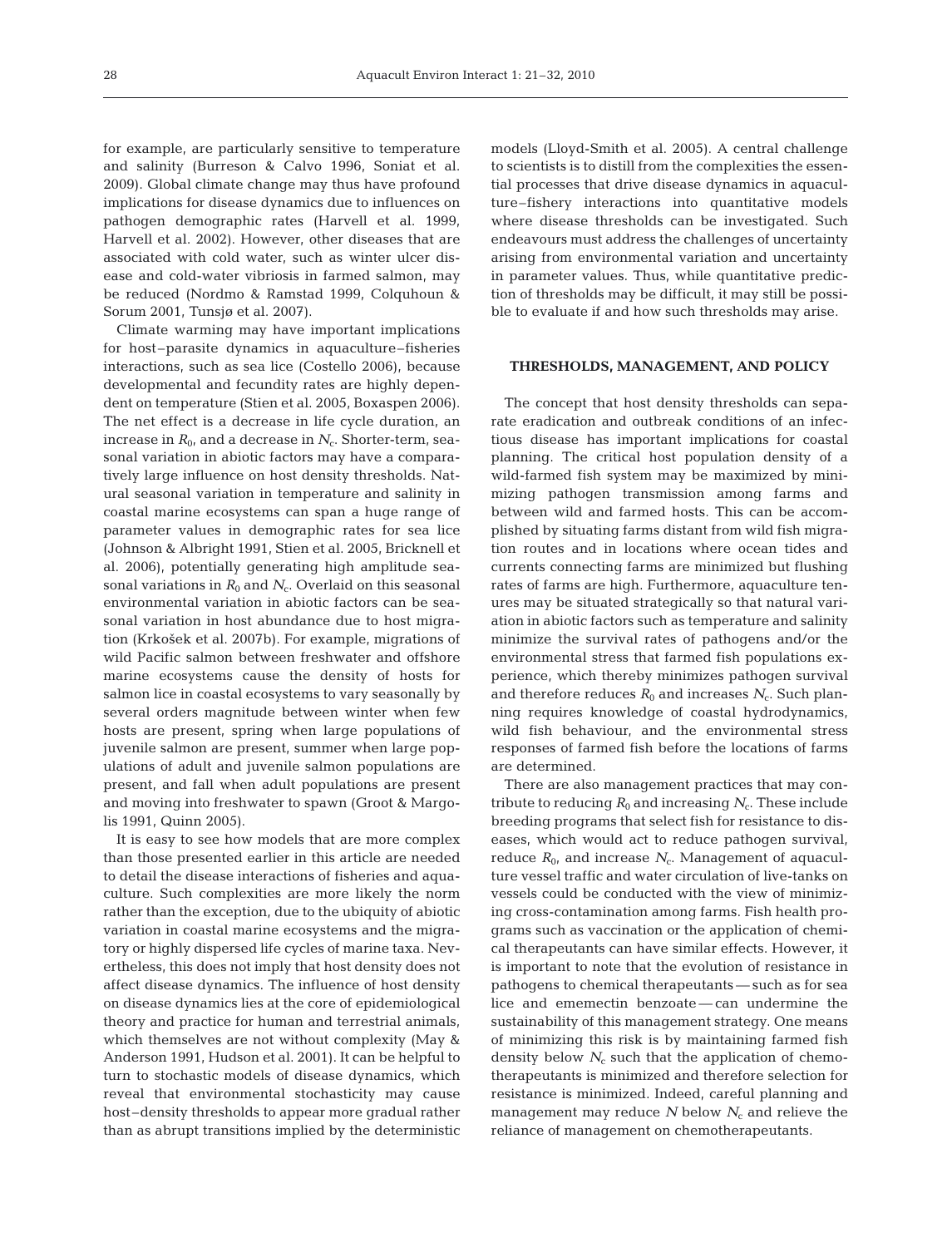## **CONCLUSIONS**

Coastal seas have experienced major declines in the abundance of some species due to fisheries (Jackson et al. 2001, Lotze et al. 2006). Meanwhile, there are large increases in the abundance of other species due to trophic cascades associated with fisheries (Shears & Babcock 2003, Myers et al. 2007), as well as the rapid growth of marine aquaculture (Goldburg & Naylor 2005, Duarte et al. 2007). These shifts in the abundance and distribution of marine species have important implications for the dynamics of infectious disease, owing to the influence of host density on the outbreak, persistence, and eradication of disease (Lloyd-Smith et al. 2005). Reduction of host abundance due to fisheries may reduce the abundance and diversity of parasite species (Dobson & May 1987, Lafferty et al. 2008). Increases in host abundance due to fishery-induced trophic cascades may increase the rate of disease outbreaks (Lafferty 2004). Increases in the abundance of domestic species may contribute to the emergence of marine infectious disease in aquaculture (Murray & Peeler 2005, Mardones et al. 2009), and can change transmission dynamics of native parasites (Krko\$ek et al. 2007b, Krko\$ek 2009), with adverse effects on aquaculture (Johnson et al. 2004, Costello 2009b) and ecosystems (Krko\$ek et al. 2007a, Costello 2009a).

Diseases rates in the oceans are rising, though not for all taxa, and the causes are likely multi-factorial (Harvell et al. 2004, Lafferty et al. 2004, Ward & Lafferty 2004). Meanwhile, aquaculture is growing rapidly (Goldburg and Naylor 2005, FAO 2007) and fisheries are fully exploited, overexploited, or rebuilding (Pauly et al. 2002, Pauly et al. 2003, Worm et al. 2009). These trends indicate that disease interactions between wild and farmed fish are likely to intensify (Daszak et al. 2000), with disease outbreaks that can be triggered by changes in host density (May & Anderson 1991, Grenfell & Dobson 1995). However, such thresholds in host population density may be unpredictable (Lloyd-Smith et al. 2005). The development of vaccines can increase threshold values (Hudson et al. 2001), thereby relieving some challenges of host density and disease on aquaculture production. The spatial scale at which host density thresholds act is likely to be variable among pathogen species and among localities within pathogen species due to the complexities of ocean currents, abiotic factors, and wild hosts. However, the spatial scale of host population thresholds is not an individual farm but rather a collection of farms in a coastal unit such as an embayement, fjord, or archipelago. While host density thresholds may be difficult to predict, scientists and managers should appreciate that they likely exist and may not be detectable until after host densities exceed critical

threshold levels, which may occur due to changes in host density or via changes in the threshold itself due to environmental change.

*Acknowledgements.* I am grateful to the constructive comments of 4 referees. This work was supported by a Canadian Natural Science and Engineering Research Council Post Doctoral Fellowship.

#### LITERATURE CITED

- Albon SD, Stien A, Irvine RJ, Langvatn R, Ropstad E, ➤ Halvorsen O (2002) The role of parasites in the dynamics of a reindeer population. Proc R Soc Lond B 269: 1625–1632
- ► Altizer S, Nunn CL, Thrall PH, Gittleman JL and others (2003) Social organization and parasite risk in mammals: Integrating theory and empirical studies. Annu Rev Ecol Evol Syst 34:517–547
- ► Alvarez-Pellitero P (2008) Fish immunity and parasite infections: from innate immunity to immunoprophylactic prospects. Vet Immunol Immunopathol 126:171–198
- ► Amundrud TL, Murray AG (2009) Modelling sea lice dispersion under varying environmental forcing in a Scottish sea loch. J Fish Dis 32:27–44
- ▶ Anderson RM, May RM (1978) Regulation and stability of host–parasite population interactions. I. Regulatory processes. J Anim Ecol 47:219–247
- ► Anderson RM, May RM (1979) Population biology of infectious diseases: Part I. Nature 280:361–367
- ▶ Anderson RM, May RM (1985) Vaccination and herd immunity to infectious diseases. Nature 318:323–329
- ▶ Arneberg P, Skorping A, Grenfell B, Read AF (1998) Host densities as determinants of abundance in parasite communities. Proc R Soc Lond B 265:1283–1289
	- Asche F, Hansen H, Tveterås R, Tveterås S (2009) The salmon disease crisis in Chile. Mar Resour Econ 24:405–411
	- Bjørnstad ON, Finkenstädt BF, Grenfell BT (2002) Dynamics of measles epidemics: estimating scaling of transmission rates using a time series SIR model. Ecol Monogr 72: 169–184
- ► Boxaspen K (2006) A review of the biology and genetics of sea lice. ICES J Mar Sci 63:1304–1316
- ▶ Bricknell IR, Dalesman SJ, O'Shea B, Pert CC, Luntz AJM (2006) Effect of environmental salinity on sea lice *Lepeophtheirus salmonis* settlement success. Dis Aquat Org 71:201–212
	- Burreson EM, Calvo LMR (1996) Epizootiology of *Perkinsus marinus* disease of oysters in Chesapeake Bay, with emphasis on data since 1985. J Shellfish Res 15:17–34
- ▶ Butler JRA (2002) Wild salmonids and sea louse infestations on the west coast of Scotland: sources of infection and implications for the management of marine salmon farms. Pest Manag Sci 58:595–608
- ▶ Colquhoun DJ, Sorum H (2001) Temperature dependent siderophore production in *Vibrio salmonicida*. Microb Pathog 31:213–219
- ► Costello MJ (2006) Ecology of sea lice parasitic on farmed and wild fish. Trends Parasitol 22:475–483
- ► Costello MJ (2009a) How sea lice from salmon farms may cause wild salmonid declines in Europe and North America and be a threat to fishes elsewhere. Proc R Soc Lond B 276:3385–3394
- ► Costello MJ (2009b) The global economic cost of sea lice to the salmonid farming industry. J Fish Dis 32:115–118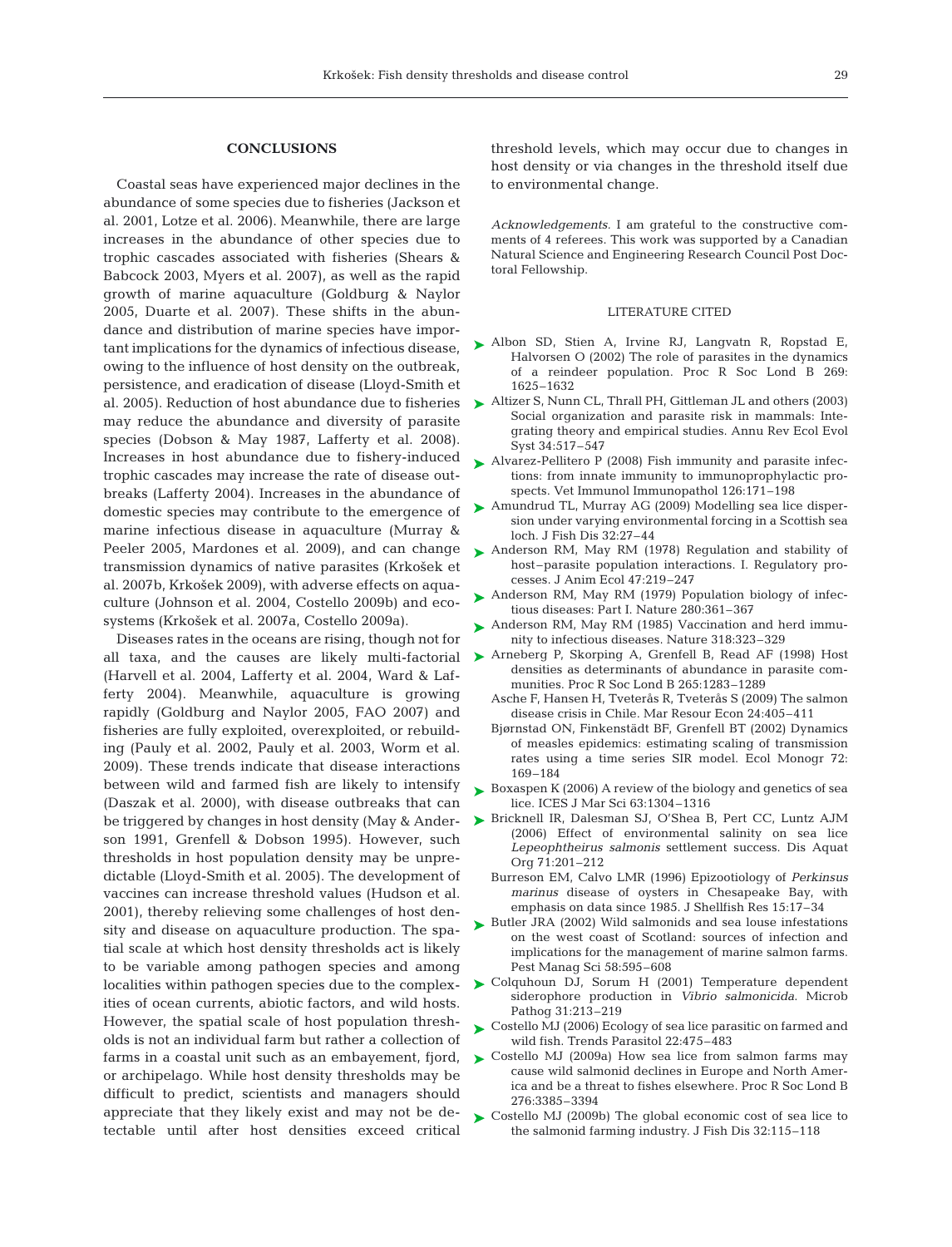- Daszak P, Cunningham AA, Hyatt AD (2000) Emerging in-➤ fectious diseases of wildlife: threats to biodiversity and human health. Science 287:443–449
- ► Dobson AP, May RM (1987) The effects of parasites on fish populations: theoretical aspects. Int J Parasitol 17:363–370
- ► Duarte CM, Marbá N, Holmer M (2007) Rapid domestication of marine species. Science 316:382–383
	- FAO (2007) State of world fisheries and aquaculture 2006. Food and Agricultural Organization of the United Nations, Rome
- ► Fenichel EP, Tsao JI, Jones ML (2009) Modeling fish health to inform research and management: *Renibacterium salmoninarum* dynamics in Lake Michigan. Ecol Appl 19: 747–760
- ► Ferguson NM, Keeling MJ, Edmunds WJ, Gant R, Grenfell BT, Amderson RM, Leach S (2003) Planning for smallpox outbreaks. Nature 425:681–685
- ► Ford JS, Myers RA (2008) A global assessment of salmon aquaculture impacts on wild salmonids. PLoS Biol 6:e33. doi:10.1371/journal.pbio.0060033
- ► Foreman MGG, Czajko P, Stucchi DJ, Guo M (2009) A finite volume model simulation for the Broughton Archipelago, Canada. Ocean Model 30:29–47
- ► Gandon S, Mackinnon MJ, Nee S, Read AF (2001) Imperfect vaccines and the evolution of pathogen virulence. Nature 414:751–756
- ► Gaughan DJ, Mitchell RW, Blight SJ (2000) Impact of mortality, possibly due to herpesvirus, on pilchard *Sardinops sagax* stocks along the south coast of Western Australia in 1998–99. Mar Freshw Res 51:601–612
- ▶ Gillibrand PA, Willis KW (2007) Dispersal of sea louse larvae from salmon farms: modelling the influence of environmental conditions and larval behaviour. Aquat Biol 1: 63–75
- ► Goldburg R, Naylor R (2005) Future seascapes, fishing, and fish farming. Front Ecol Environ 3:21–28
	- Grenfell BT, Dobson AP (1995) Ecology of infectious diseases in natural populations. Cambridge University Press, Cambridge
- ► Grenfell BT, Bjørnstad ON, Kappey J (2001) Travelling waves and spatial hierarchies in measles epidemics. Nature 414:716–723
- ► Grenfell BT, Bjørnstad ON, Finkenstädt BF (2002) Dynamics of measles epidemics: scaling noise, determinism, and predictability with the TSIR model. Ecol Monogr 72: 185–202

Groot C, Margolis L (1991) Pacific salmon life histories. University of British Columbia Press, Vancouver

- Gustafson LL, Ellis SK, Beattie MJ, Chang BD and others ➤ (2007) Hydrographics and the timing of infectious salmon anemia outbreaks among Atlantic salmon (*Salmo salar* L.) farms in the Quoddy region of Maine, USA and New Brunswick, Canada. Prev Vet Med 78:35–56
- ► Hampson K, Dushoff J, Cleaveland S, Haydon DT, Kaare M, Packer C, Dobson A (2009) Transmission dynamics and prospects for the elimination of canine rabies. PLoS Biol 7:e1000053. doi:10.1371/journal.pbio.1000053
- ► Harvell CD, Kim K, Burkholder JM, Colwell RR and others (1999) Emerging marine diseases — climate links and anthropogenic factors. Science 285:1505–1510
- ▶ Harvell CD, Mitchell CE, Ward JR, Altizer S, Dobson AP, Ostfeld RS, Samuel MD (2002) Climate warming and disease risks for terrestrial and marine biota. Science 296: 2158–2162
- ► Harvell D, Aronson R, Baron N, Connell J and others (2004) The rising tide of ocean diseases: unsolved problems and research priorities. Front Ecol Environ 2:375–382
- ► Haydon DT, Randall DA, Matthews L, Knobel DL and others (2006) Low-coverage vaccination strategies for the conservation of endangered species. Nature 443:692–695
- ► Heesterbeek JAP (2002) A brief history of  $R_0$  and a recipe for its calculation. Acta Biotheor 50:189–204
- ► Heuch PA, Mo TA (2001) A model of salmon louse production in Norway: effects of increasing salmon production and public management measures. Dis Aquat Org 45:145–152
- ► Heuch PA, Revie CW, Gettinby G (2003) A comparison of epidemiological patterns of salmon lice, *Lepeophtheirus salmonis*, infections on farmed Atlantic salmon, *Salmo salar* L., in Norway and Scotland. J Fish Dis 26:539–551
- ► Heuch PA, Bjørn PA, Finstad B, Holst JC, Asplin L, Nilsen F (2005) A review of the Norwegian 'National Action Plan Against Salmon Lice on Salmonids': the effect on wild salmonids. Aquaculture 246:79–92
	- Hogans WE (1995) Infection dynamics of sea lice, *Lepeophtheirus salmonis* (Copepodae: Caligidae) parasitic on Atlantic salmon (*Salmo salar*) cultured in marine waters of the lower Bay of Fundy. Canadian Tech Rep Fisheries Aquatic Sci No. 2067. Fisheries and Oceans Canada, Ottawa
- ► Hudson PJ, Newborn D, Dobson AP (1992) Regulation and stability of a free-living host–parasite system: *Trichostrongylus tenuis* in red grouse. 1. Monitoring and parasite reduction experiments. J Anim Ecol 61:477–486
- ► Hudson PJ, Dobson AP, Newborn D (1998) Prevention of population cycles by parasite removal. Science 282: 2256–2258
	- Hudson PJ, Rizzoli A, Grenfell BT, Heesterbeek H, Dobson AP (2001) The ecology of wildlife diseases. Oxford University Press, Oxford
- ► Jackson JBC, Kirby MX, Berger WH, Bjorndal KA and others (2001) Historical overfishing and the recent collapse of coastal ecosystems. Science 293:629–638
- ▶ Johnsen BO, Jensen AJ (1994) The spread of furunculosis in salmonids in Norwegian rivers. J Fish Biol 45:47–55
- ▶ Johnson SC, Albright LJ (1991) Development, growth, and survival of *Lepeophtheirus salmonis* (Copepoda, Caligidae) under laboratory conditions. J Mar Biol Assoc UK 71: 425–436
	- Johnson SC, Treasurer JW, Bravo S, Nagasawa K, Kabata Z (2004) A review of the impact of parasitic copepods on marine aquaculture. Zool Stud 43:229–243
- ▶ Jones JB, Hyatt AD, Hine PM, Whittington RJ, Griffin DA, Bax NJ (1997) Australasian pilchard mortalities. World J Microbiol Biotechnol 13:383–392
	- Kabata Z (1988) Copepoda and Branchiura. In: Margolis L, Kabata Z (eds) Guide to the parasites of fishes of Canada. Part II: Crustacea. Special Publication of Fisheries and Aquatic Sciences, Ottawa, p 3–127
- ► Keeling MJ, Grenfell BT (1997) Disease extinction and community size: modeling the persistence of measles. Science 275:65–67
- ▶ Kent ML (2000) Marine netpen farming leads to infections with some unusual parasites. Int J Parasitol 30:321–326
- ► Koelle K, Rodo X, Pascual M, Yunus M, Mostafa G (2005) Refractory periods and climate forcing in cholera dynamics. Nature 436:696–700
- ▶ Krkošek M (2009) Sea lice and salmon in Pacific Canada: ecology and policy. Front Ecol Environ 8:201–209
- ▶ Krkošek M, Lewis MA, Volpe JP (2005) Transmission dynamics of parasitic sea lice from farm to wild salmon. Proc R Soc Lond B 272:689–696
- ▶ Krkošek M, Lewis MA, Morton A, Frazer LN, Volpe JP (2006) Epizootics of wild fish induced by farm fish. Proc Natl Acad Sci USA 103:15506–15510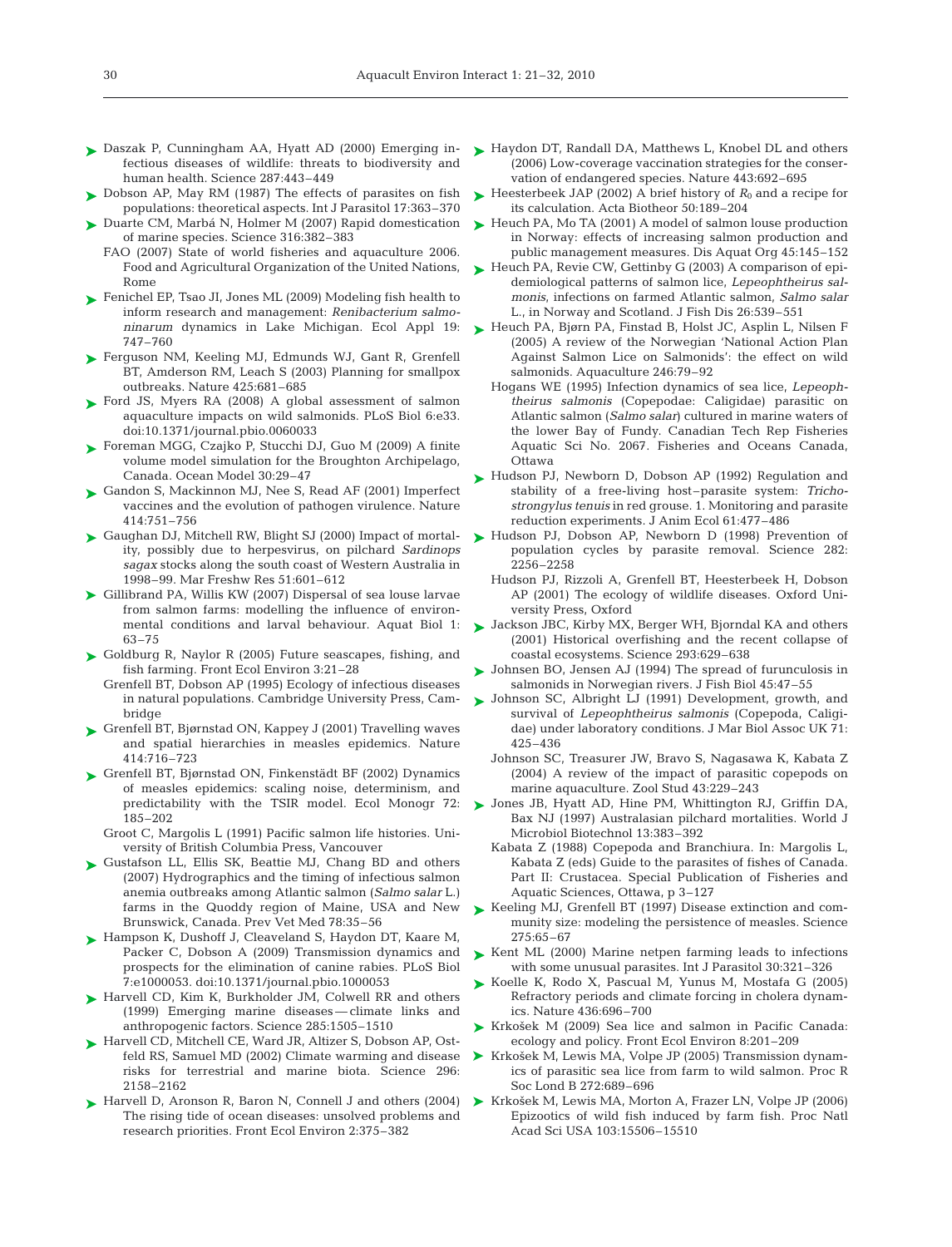- ▶ Krkošek M, Ford JS, Morton A, Lele S, Myers RA, Lewis MA (2007a) Declining wild salmon populations in relation to parasites from farm salmon. Science 318:1772–1775
- ► Krkošek M, Gottesfeld A, Proctor B, Rolston D, Carr-Harris C, Lewis MA (2007b) Effects of host migration, diversity, and aquaculture on sea lice threats to Pacific salmon populations. Proc R Soc Lond B 274:3141–3149
- ► Lafferty KD (2004) Fishing for lobsters indirectly increases epidemics in sea urchins. Ecol Appl 14:1566–1573
- ► Lafferty KD, Porter JW, Ford SE (2004) Are diseases increasing in the ocean? Annu Rev Ecol Evol Syst 35:31–54
- ▶ Lafferty KD, Shaw JC, Kuris AM (2008) Reef fishes have higher parasite richness at unfished Palmyra Atoll compared to fished Kiritimati Island. EcoHealth 5:338–345
- ► Lillehaug A, Lunestad BT, Grave K (2003) Epidemiology of bacterial diseases in Norwegian aquaculture: a description based on antibiotic prescription data for the ten-year period 1991 to 2000. Dis Aquat Org 53:115–125
- ► Lloyd-Smith JO, Cross PC, Briggs CJ, Daugherty M and others (2005) Should we expect population thresholds for wildlife disease? Trends Ecol Evol 20:511–519
- ► Lotze HK, Lenihan HS, Bourque BJ, Bradbury RH and others (2006) Depletion, degradation, and recovery potential of estuaries and coastal seas. Science 312:1806–1809
- ► Mardones FO, Perez AM, Carpenter TE (2009) Epidemiologic investigation of the re-emergence of infectious salmon anemia virus in Chile. Dis Aquat Org 84:105–114
- ► May RM, Anderson RM (1979) Population biology of infectious diseases: Part II. Nature 280:455–461 May RM, Anderson RM (1991) Infectious diseases of humans.
	- Oxford University Press, Oxford
- ▶ McCallum H, Barlow N, Hone J (2001) How should pathogen transmission be modelled? Trends Ecol Evol 16: 295–300
- ► McCallum H, Harvell D, Dobson A (2003) Rates of spread of marine pathogens. Ecol Lett 6:1062–1067
- ► McCallum HI, Kuris A, Harvell CD, Lafferty KD, Smith GW, Porter J (2004) Does terrestrial epidemiology apply to marine systems? Trends Ecol Evol 19:585–591
- McGraw KA (2009) The Olympia oyster, *Ostrea lurida* ➤ Carpenter 1864 along the west coast of North America. J Shellfish Res 28:5–10
	- Morton A, Routledge R (2005) Mortality rates for juvenile pink *Oncorhynchus gorbuscha* and chum *O. keta* salmon infested with sea lice *Lepeophtheirus salmonis* in the Broughton Archipelago. Alsk Fish Res Bull 11:146–152
	- Morton AB, Williams R (2003) First report of a sea louse, *Lepeophtheirus salmonis*, infestation on juvenile pink salmon, *Oncorhynchus gorbuscha*, in nearshore habitat. Can Field Nat 117:634–641
- ► Morton A, Routledge R, Peet C, Ladwig A (2004) Sea lice (*Lepeophtheirus salmonis*) infection rates on juvenile pink (*Oncorhynchus gorbuscha*) and chum (*Oncorhynchus keta*) salmon in the nearshore marine environment of British Columbia, Canada. Can J Fish Aquat Sci 61: 147–157
- ▶ Morton A, Routledge RD, Williams R (2005) Temporal patterns of sea louse infestation on wild Pacific salmon in relation to the fallowing of Atlantic salmon farms. N Am J Fish Manag 25:811–821
- ► Murray AG (2009) Using simple models to review the application and implications of different approaches used to simulate transmission of pathogens among aquatic animals. Prev Vet Med 88:167–177
- ▶ Murray AG, Gillibrand PA (2006) Modelling salmon lice dispersal in Loch Torridon, Scotland. Mar Pollut Bull 53: 128–135
- ► Murray AG, Peeler EJ (2005) A framework for understanding the potential for emerging diseases in aquaculture. Prev Vet Med 67:223–235
- ► Murray AG, O'Callaghan M, Jones B (2001) Simple models of massive epidemics of herpesvirus in Australian (and New Zealand) pilchards. Environ Int 27:243–248
- ► Myers RA, Worm B (2003) Rapid worldwide depletion of predatory fish communities. Nature 423:280–283
- ► Myers RA, Baum JK, Shepherd TD, Powers SP, Peterson CH (2007) Cascading effects of the loss of apex predatory sharks from a coastal ocean. Science 315:1846–1850
- ► Nordmo R, Ramstad A (1999) Variables affecting the challenge pressure of *Aeromonas salmonicida* and *Vibrio salmonicida* in Atlantic salmon (*Salmo salar* L.). Aquaculture 171:1–12
- ► Pascual M, Rodo X, Ellner SP, Colwell R, Bouma MJ (2000) Cholera dynamics and El Niño-Southern Oscillation. Science 289:1766–1769
- ► Pauly D, Christensen V, Guenette S, Pitcher TJ and others (2002) Towards sustainability in world fisheries. Nature 418:689–695
- ► Pauly D, Alder J, Bennett E, Christensen V, Tyedmers P, Watson R (2003) The future for fisheries. Science 302: 1359–1361
	- Quinn TP (2005) The behavior and ecology of Pacific salmon and trout. University of Washington Press, Seattle, WA
- ► Raynard RS, Bricknell IR, Billingsley PF, Nisbet AJ, Vigneau A, Sommerville C (2002) Development of vaccines against sea lice. Pest Manag Sci 58:569–575
- ▶ Reno PW (1998) Factors involved in the dissemination of diseases in fish populations. J Aquat Anim Health 10: 160–171
- ► Saksida SM (2006) Infectious haematopoietic necrosis epidemic (2001 to 2003) in farmed Atlantic salmon *Salmo salar* in British Columbia. Dis Aquat Org 72:213–223
- ► Shaw DJ, Dobson AP (1995) Patterns of macroparasite abundance and aggregation in wildlife populations: a quantitative review. Parasitology 111:S111–S133
- ▶ Shaw DJ, Grenfell BT, Dobson AP (1998) Patterns of macroparasite aggregation in wildlife host populations. Parasitology 117:597–610
- ▶ Shears NT, Babcock RC (2003) Continuing trophic cascade effects after 25 years of no-take marine reserve protection. Mar Ecol Prog Ser 246:1–16
- ► Škugor S, Jørgensen SM, Gjerde B, Krasnov A (2009) Hepatic gene expression profiling reveals protective responses in Atlantic salmon vaccinated against furunculosis. BMC Genomics 10:503. doi:10.1186/1471-2164-10-503
- ► Smith MJ, Telfer S, Kallio ER, Burthe S, Cook AR, Lambin X, Begon M (2009) Host–pathogen time series data in wildlife support a transmission function between density and frequency dependence. Proc Natl Acad Sci USA 106: 7905–7909
- ► Sommerset I, Krossoy B, Biering E, Frost P (2005) Vaccines for fish in aquaculture. Expert Rev Vaccines 4:89–101
- ► Soniat T, Hofmann E, Klinck J, Powell E (2009) Differential modulation of eastern oyster (*Crassostrea virginica*) disease parasites by the El Niño-Southern Oscillation and the North Atlantic Oscillation. Int J Earth Sci 98:99–114
- ► Stien A, Bjørn PA, Heuch PA, Elston DA (2005) Population dynamics of salmon lice *Lepeophtheirus salmonis* on Atlantic salmon and sea trout. Mar Ecol Prog Ser 290: 263–275
- ► Suppo C, Naulin JM, Langlais M, Artois M (2000) A modelling approach to vaccination and contraception programmes for rabies control in fox populations. Proc R Soc Lond B 267:1575–1582